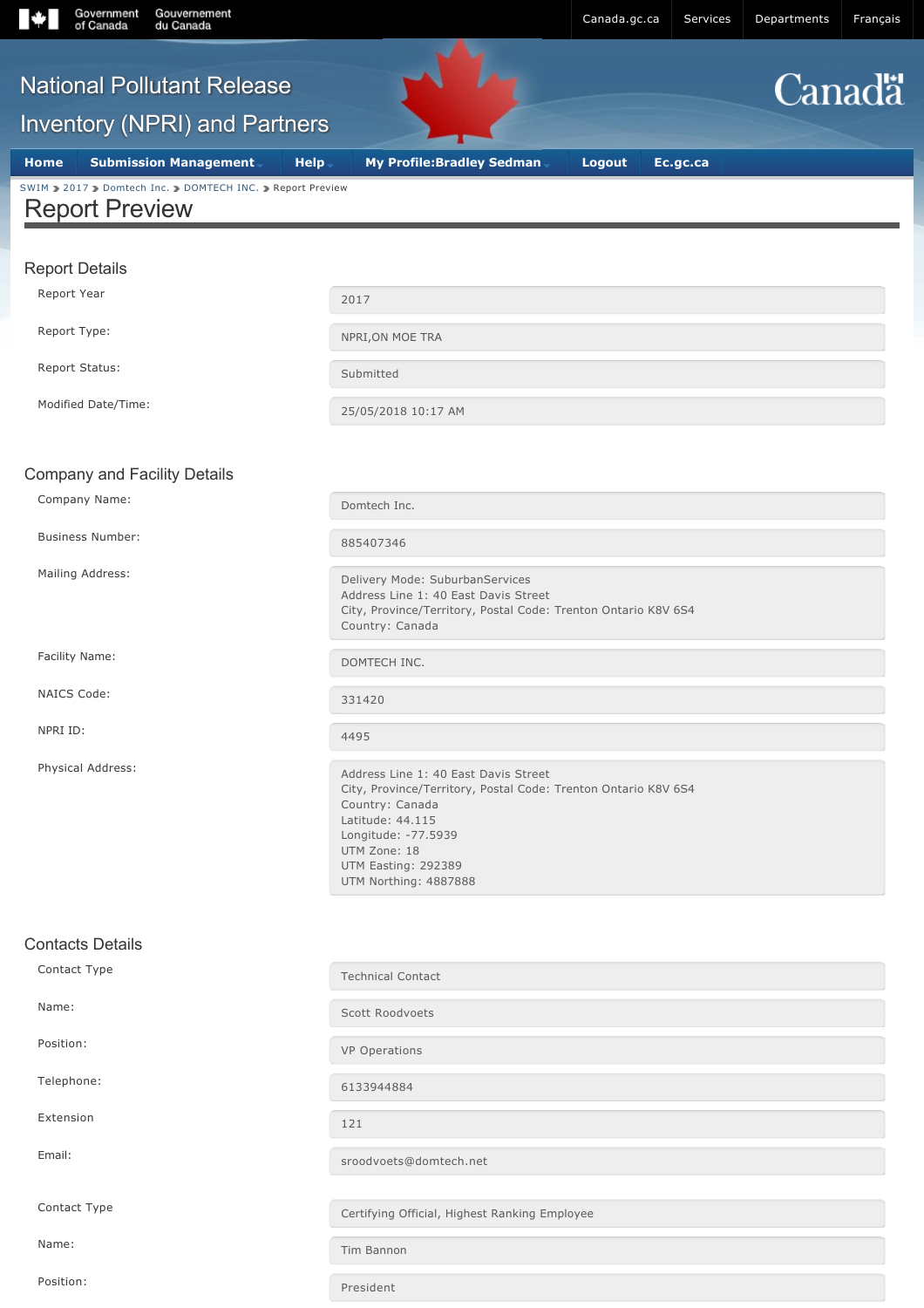| Telephone:       | 6133944884                                                                                                                                |
|------------------|-------------------------------------------------------------------------------------------------------------------------------------------|
| Extension        | 152                                                                                                                                       |
| Fax:             | 6133940108                                                                                                                                |
| Email:           | tbannon@domtech.net                                                                                                                       |
|                  |                                                                                                                                           |
| Contact Type     | Person who prepared the report                                                                                                            |
| Name:            | <b>Bradley Sedman</b>                                                                                                                     |
| Position:        | Project Engineer                                                                                                                          |
| Telephone:       | 6133944884                                                                                                                                |
| Extension        | 133                                                                                                                                       |
| Email:           | bsedman@domtech.net                                                                                                                       |
| Mailing Address: | Delivery Mode: SuburbanServices<br>Address Line 1: 40 East Davis Street<br>City, Province/Territory, Postal Code: Trenton Ontario K8V 6S4 |

Country: Canada

## General Information

Number of employees: 105

Activities for Which the 20,000-Hour Employee Threshold Does Not Apply:

Activities Relevant to Reporting Dioxins, Furans and Hexacholorobenzene:

Activities Relevant to Reporting of Polycyclic Activities Relevant to Reporting of Polycyclic<br>Aromatic Hydrocarbons (PAHs):<br>Nood preservation using creosote: No

Is this the first time the facility is reporting to the NPRI (under current or past ownership):

Is the facility controlled by another Canadian company or companies:

Did the facility report under other environmental regulations or permits:

Is the facility required to report one or more NPRI Part 4 substances (Criteria Air Contaminants):

# None of the above None of the above No No No No

## Substance List

| <b>CAS RN</b> | <b>Substance Name</b>        | <b>Releases</b> | <b>Releases (Speciated VOCs)</b> | <b>Disposals</b> | Recvcling | Unit   |
|---------------|------------------------------|-----------------|----------------------------------|------------------|-----------|--------|
| NA - 01       | Antimony (and its compounds) | N/A             | N/A                              | 0.0140           | 2.0390    | tonnes |
| NA - 06       | Copper (and its compounds)   | N/A             | N/A                              | N/A              | 287,0000  | tonnes |

## Applicable Programs

| <b>CAS RN</b> | <b>Substance Name</b>        | <b>NPRI</b> | <b>ON MOE TRA</b> | <b>ON MOE Reg 127/01</b> | First report for<br>this substance to<br>the ON MOE TRA |
|---------------|------------------------------|-------------|-------------------|--------------------------|---------------------------------------------------------|
| $NA - 01$     | Antimony (and its compounds) | Yes         | Yes               |                          | <b>No</b>                                               |
| NA - 06       | Copper (and its compounds)   | Yes         | Yes               |                          | <b>No</b>                                               |

## General Information about the Substance - Releases and Transfers of the Substance

| <b>CAS RN</b> | <b>Substance</b><br>Name        | Was the substance<br>released on-site | The substance will be reported as the sum of<br>releases to all media (total of 1 tonne or less) | 1 tonne or more of a Part 5 Substance<br>(Speciated VOC) was released to air |
|---------------|---------------------------------|---------------------------------------|--------------------------------------------------------------------------------------------------|------------------------------------------------------------------------------|
| $NA - 01$     | Antimony (and<br>its compounds) | <b>No</b>                             | <b>No</b>                                                                                        | <b>No</b>                                                                    |
| NA - 06       | Copper (and its<br>compounds)   | <b>No</b>                             | <b>No</b>                                                                                        | <b>No</b>                                                                    |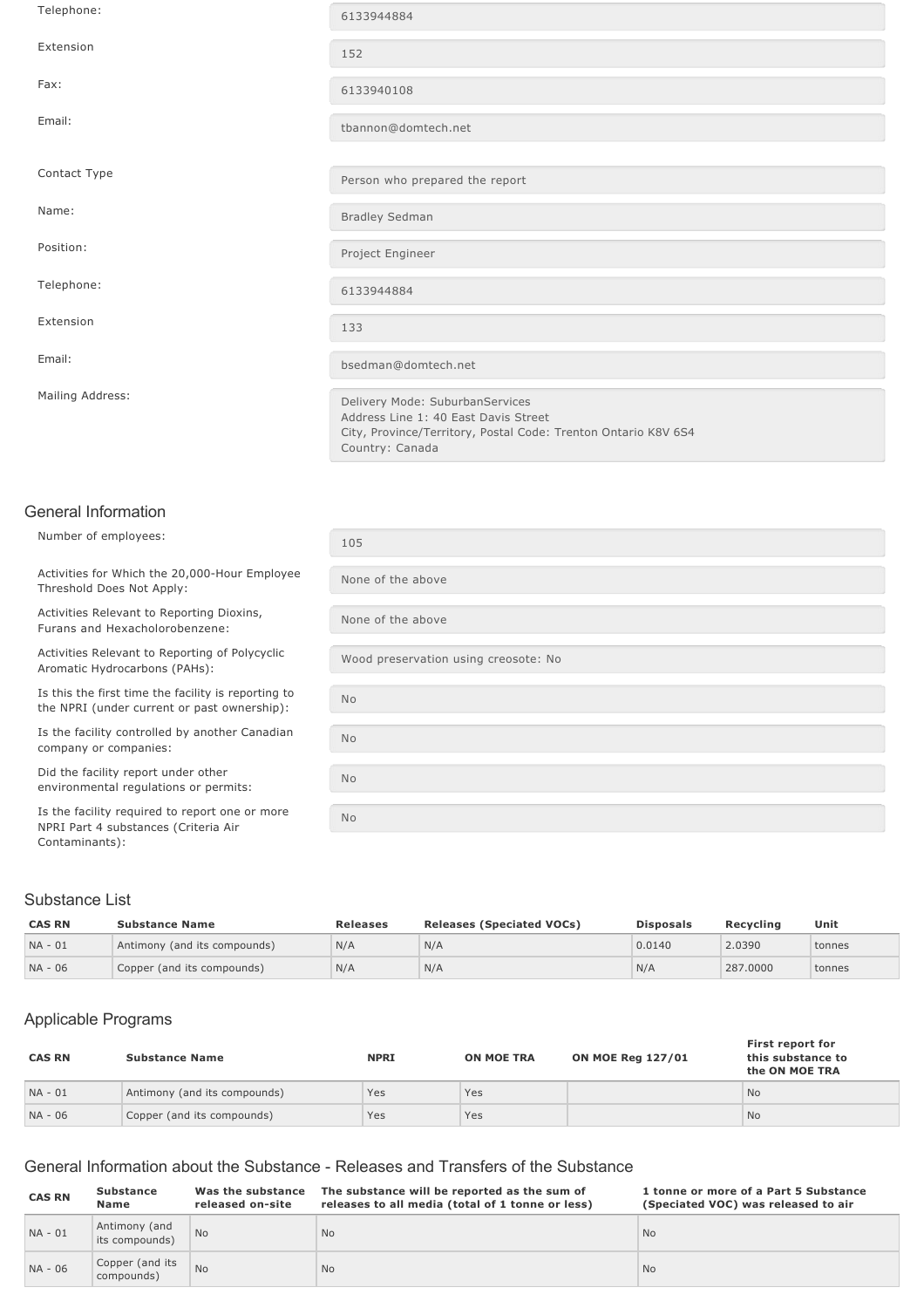## General Information about the Substance - Disposals and Off-site Transfers for Recycling

| <b>CAS RN</b> | <b>Substance</b><br>Name            | site), or transferred for treatment prior to final tailings and waste rock for the selected<br>disposal | Was the substance disposed of (on-site or off- Is the facility required to report on disposals of<br>reporting period | Was the substance<br>transferred off-site for<br>recycling |
|---------------|-------------------------------------|---------------------------------------------------------------------------------------------------------|-----------------------------------------------------------------------------------------------------------------------|------------------------------------------------------------|
| NA - 01       | Antimony<br>(and its)<br>compounds) | Yes                                                                                                     | <b>No</b>                                                                                                             | Yes                                                        |
| $NA - 06$     | Copper (and<br>its<br>compounds)    | <b>No</b>                                                                                               | <b>No</b>                                                                                                             | <b>Yes</b>                                                 |

## General Information about the Substance Nature of Activities

| <b>CAS RN</b> | <b>Substance Name</b>        | <b>Manufacture the Substance</b> | <b>Process the Substance</b> | <b>Otherwise Use of the Substance</b> |
|---------------|------------------------------|----------------------------------|------------------------------|---------------------------------------|
| NA - 01       | Antimony (and its compounds) |                                  | As a formulation component   |                                       |
| $NA - 06$     | Copper (and its compounds)   |                                  | As an article component      |                                       |

#### TRA Quantifications

| <b>CAS RN</b> | <b>Substance Name</b>        | Use, Creation, Contained in Product | Quantity      | Use ranges for public reporting |
|---------------|------------------------------|-------------------------------------|---------------|---------------------------------|
| $NA - 01$     | Antimony (and its compounds) | Use                                 | 24,804 tonnes | <b>No</b>                       |
| $NA - 01$     | Antimony (and its compounds) | Creation                            | 0 tonnes      | <b>No</b>                       |
| $NA - 01$     | Antimony (and its compounds) | Contained in Product                | 22.751 tonnes | <b>No</b>                       |
| NA - 06       | Copper (and its compounds)   | Use                                 | 3405 tonnes   | <b>No</b>                       |
| NA - 06       | Copper (and its compounds)   | Creation                            | 0 tonnes      | <b>No</b>                       |
| NA - 06       | Copper (and its compounds)   | Contained in Product                | 3118 tonnes   | <b>No</b>                       |

## TRA Quantifications - Others

| <b>CAS RN</b> | <b>Substance</b><br>Name        | <b>Change in Method</b><br>of Quantification | Reasons<br>for<br>Change | Description of how the change impact<br>tracking and quantification of the<br>substance | Description of how an<br>incident(s) affected<br>quantifications | Significant<br><b>Process</b><br>Change |
|---------------|---------------------------------|----------------------------------------------|--------------------------|-----------------------------------------------------------------------------------------|------------------------------------------------------------------|-----------------------------------------|
| $NA - 01$     | Antimony (and<br>its compounds) |                                              |                          |                                                                                         |                                                                  | <b>No</b>                               |
| NA - 06       | Copper (and its<br>compounds)   |                                              |                          |                                                                                         |                                                                  | N <sub>o</sub>                          |

# On-site Releases - Reasons for Changes in Quantities Released from Previous Year

| <b>CAS RN</b> | <b>Substance Name</b>        | <b>Reasons for Changes in Quantities from Previous Year</b> | Comments |
|---------------|------------------------------|-------------------------------------------------------------|----------|
| $NA - 01$     | Antimony (and its compounds) | No significant change (i.e. $<$ 10%) or no change           |          |
| $NA - 06$     | Copper (and its compounds)   | Changes in production levels                                |          |

# Disposals - Off-site Disposal (excluding Tailings and Waste Rock)

| <b>CAS RN</b> | <b>Substance Name</b>        | Category | <b>Basis of Estimate</b>         | <b>Detail Code</b> | <b>Ouantity</b> |
|---------------|------------------------------|----------|----------------------------------|--------------------|-----------------|
| $NA - 01$     | Antimony (and its compounds) | Landfill | <b>O</b> - Engineering Estimates |                    | $0.014$ tonnes  |

## Disposals - Off-site Disposal (excluding Tailings and Waste Rock) - Total

| <b>CAS RN</b> | <b>Substance Name</b>        | <b>Total - Off-site Disposals</b> |
|---------------|------------------------------|-----------------------------------|
| $NA - 01$     | Antimony (and its compounds) | $0.014$ tonnes                    |

# Disposals - Off-site Disposal (excluding Tailings and Waste Rock) - By Facilities

| <b>CAS RN</b> | <b>Substance Name</b>        | Category | <b>Off-site Name</b>     | <b>Off-site Address</b>                   | Quantity       |
|---------------|------------------------------|----------|--------------------------|-------------------------------------------|----------------|
| $NA - 01$     | Antimony (and its compounds) | Landfill | Tri-County Plastics Ltd. | 87 Prince Edward, Brighton, ON, Canada    |                |
| $NA - 01$     | Antimony (and its compounds) | Landfill | Tri-Smith Recycling      | 1290 Creditstone Rd., Concord, ON, Canada |                |
| $NA - 01$     | Antimony (and its compounds) | Landfill | Waste Services Inc.      | 3354 Navan Rd., Navan, ON, Canada         | $0.014$ tonnes |

# Disposals - Total Quantity Disposed (All Media)

| <b>CAS RN</b> | <b>Substance Name</b>        | <b>Total Quantity Disposed (All Media)</b> |  |
|---------------|------------------------------|--------------------------------------------|--|
| $NA - 01$     | Antimony (and its compounds) | $0.014$ tonnes                             |  |

## Disposals - Reasons and Comments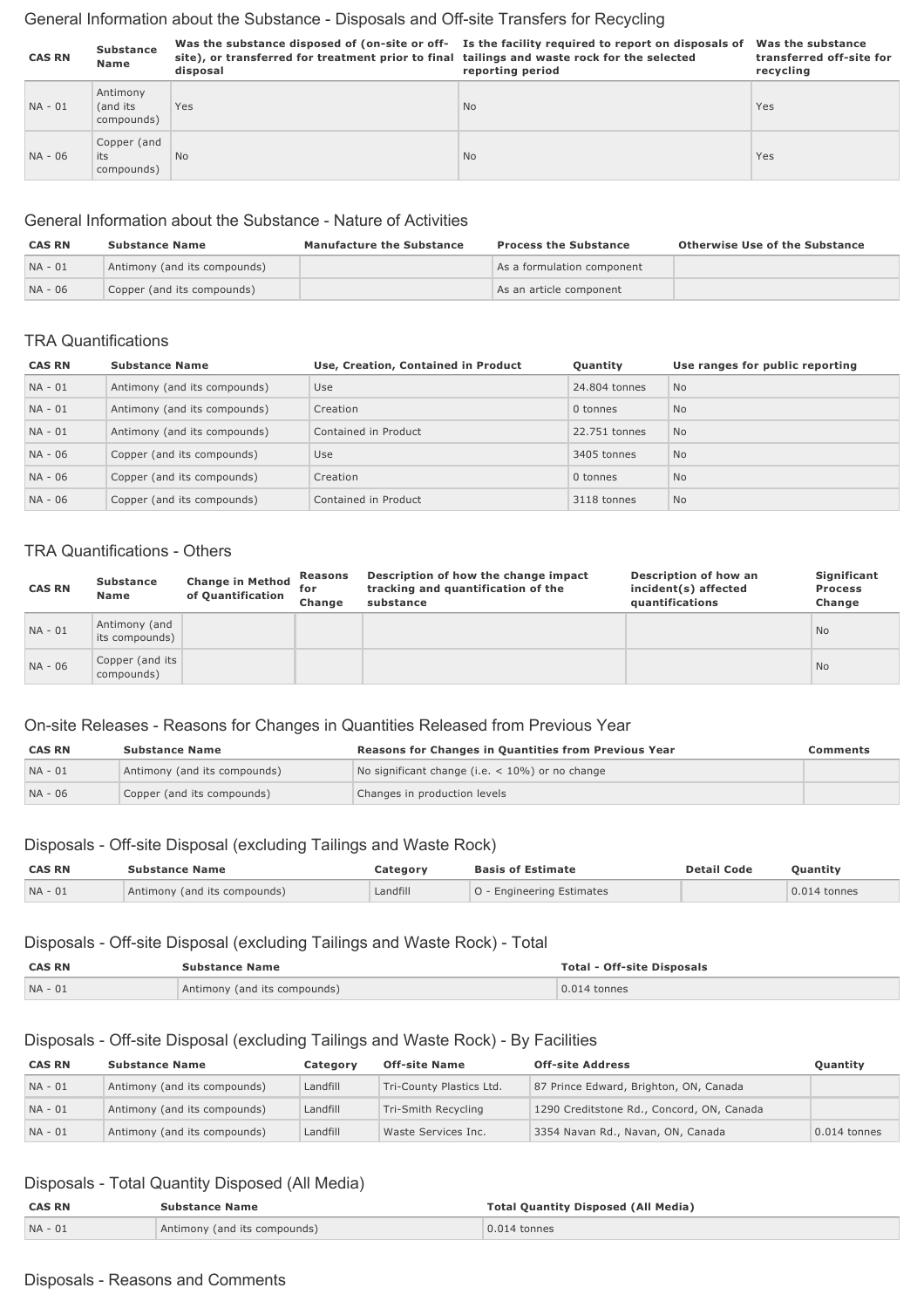| <b>CAS RN</b> | <b>Substance Name</b>        |                                               | Reasons Why Substance Was Disposed Reasons for Changes in Quantities from Previous Year | Comments |
|---------------|------------------------------|-----------------------------------------------|-----------------------------------------------------------------------------------------|----------|
| NA - 01       | Antimony (and its compounds) | Production residues<br>Contaminated materials | No significant change (i.e. $<$ 10%) or no change                                       |          |
| NA - 06       | Copper (and its compounds)   |                                               | No significant change (i.e. $<$ 10%) or no change                                       |          |

# Recycling - Off-site Transfers for Recycling

| <b>CAS RN</b> | <b>Substance Name</b>        | Category                               | <b>Basis of Estimate</b>         | <b>Detail Code</b> | <b>Ouantity</b> |
|---------------|------------------------------|----------------------------------------|----------------------------------|--------------------|-----------------|
| $NA - 01$     | Antimony (and its compounds) | Other                                  | <b>O</b> - Engineering Estimates |                    | 2.039 tonnes    |
| $NA - 06$     | Copper (and its compounds)   | Recovery of Metals and Metal Compounds | <b>O</b> - Engineering Estimates |                    | 287 tonnes      |

# Recycling - Off-site Transfers for Recycling - Total

| <b>CAS RN</b> | <b>Substance Name</b>        | <b>Total - Off-site Transfers for Recycling</b> |
|---------------|------------------------------|-------------------------------------------------|
| NA - 01       | Antimony (and its compounds) | 2.039 tonnes                                    |
| NA - 06       | Copper (and its compounds)   | 287 tonnes                                      |

# Recycling - Off-site Transfers for Recycling - By Facility

| <b>CAS RN</b> | <b>Substance Name</b>           | Category                                  | <b>Off-site Name</b>               | <b>Off-site Address</b>                      | Quantity        |
|---------------|---------------------------------|-------------------------------------------|------------------------------------|----------------------------------------------|-----------------|
| $NA - 01$     | Antimony (and its<br>compounds) | Other                                     | <b>Tri-County Plastics</b><br>Ltd. | 87 Prince Edward, Brighton, ON, Canada       | 0.138<br>tonnes |
| $NA - 01$     | Antimony (and its<br>compounds) | Other                                     | Tri-Smith Recycling                | 1290 Creditstone Rd., Concord, ON,<br>Canada | 1.901<br>tonnes |
| $NA - 01$     | Antimony (and its<br>compounds) | Other                                     | Waste Services Inc.                | 3354 Navan Rd., Navan, ON, Canada            |                 |
| NA - 06       | Copper (and its compounds)      | Recovery of Metals and Metal<br>Compounds | <b>Tri-County Plastics</b><br>Ltd. | 87 Prince Edward, Brighton, ON, Canada       |                 |
| NA - 06       | Copper (and its compounds)      | Recovery of Metals and Metal<br>Compounds | Tri-Smith Recycling                | 1290 Creditstone Rd., Concord, ON,<br>Canada | 287 tonnes      |
| NA - 06       | Copper (and its compounds)      | Recovery of Metals and Metal<br>Compounds | Waste Services Inc.                | 3354 Navan Rd., Navan, ON, Canada            |                 |

# Recycling - Reasons and Comments

| <b>CAS RN</b> | <b>Substance Name</b>           | <b>Reasons Why Substance Was</b><br>Recycled                                       | Reasons for Changes in Quantities Recycled from Previous<br>Year | Comments |
|---------------|---------------------------------|------------------------------------------------------------------------------------|------------------------------------------------------------------|----------|
| $NA - 01$     | Antimony (and its<br>compounds) | Off-specification products<br>Contaminated materials<br>Unusable parts or discards | No significant change (i.e. $<$ 10%) or no change                |          |
| NA - 06       | Copper (and its compounds)      | Off-specification products<br>Contaminated materials<br>Unusable parts or discards | Changes in production levels                                     |          |

# Comparison Report - Enters, Creation, Contained in Product

| <b>CAS RN</b> | <b>Substance Name</b>           | Is<br><b>Breakdown</b> | Category                     | Quantity         | <b>Last Reported</b><br>Quantity | <b>Reporting Period of Last</b><br><b>Reported Quantity</b> | Change       | % Change |
|---------------|---------------------------------|------------------------|------------------------------|------------------|----------------------------------|-------------------------------------------------------------|--------------|----------|
| NA - 01       | Antimony (and its<br>compounds) | <b>No</b>              | Enters the facility<br>(Use) | 24.804<br>tonnes | 27.123 tonnes                    | 2016                                                        | $-2.319$     | $-8.55$  |
| $NA - 01$     | Antimony (and its<br>compounds) | <b>No</b>              | Creation                     | 0 tonnes         | 0 tonnes                         | 2016                                                        | $\mathbf{0}$ |          |
| $NA - 01$     | Antimony (and its<br>compounds) | <b>No</b>              | Contained in<br>Product      | 22.751<br>tonnes | 25.043 tonnes                    | 2016                                                        | $-2.292$     | $-9.15$  |
| NA - 06       | Copper (and its<br>compounds)   | <b>No</b>              | Enters the facility<br>(Use) | 3405<br>tonnes   | 2998 tonnes                      | 2016                                                        | 407          | 13.58    |
| NA - 06       | Copper (and its<br>compounds)   | <b>No</b>              | Creation                     | 0 tonnes         | 0 tonnes                         | 2016                                                        | $\mathbf{0}$ |          |
| NA - 06       | Copper (and its<br>compounds)   | No                     | Contained in<br>Product      | 3118<br>tonnes   | 2746 tonnes                      | 2016                                                        | 372          | 13.55    |

# Comparison Report - Enters, Creation, Contained in Product : Reason(s) for Change

| <b>CAS RN</b> | <b>Substance Name</b>        | Reason(s) for Change                           | <b>Other Reason</b> |
|---------------|------------------------------|------------------------------------------------|---------------------|
| NA - 01       | Antimony (and its compounds) | No reasons - quantities approximately the same |                     |
| $NA - 06$     | Copper (and its compounds)   | Increase in production levels                  |                     |

# Comparison Report - Disposals On-site, Off-site and Tailings and Waste Rock

| Substance Name <sup>Is</sup><br>Breakdown<br><b>CAS RN</b><br>Quantity<br>Category | Last Reported Reporting Period of Last Change<br>% Change<br><b>Quantity</b> Reported Quantity |
|------------------------------------------------------------------------------------|------------------------------------------------------------------------------------------------|
|------------------------------------------------------------------------------------|------------------------------------------------------------------------------------------------|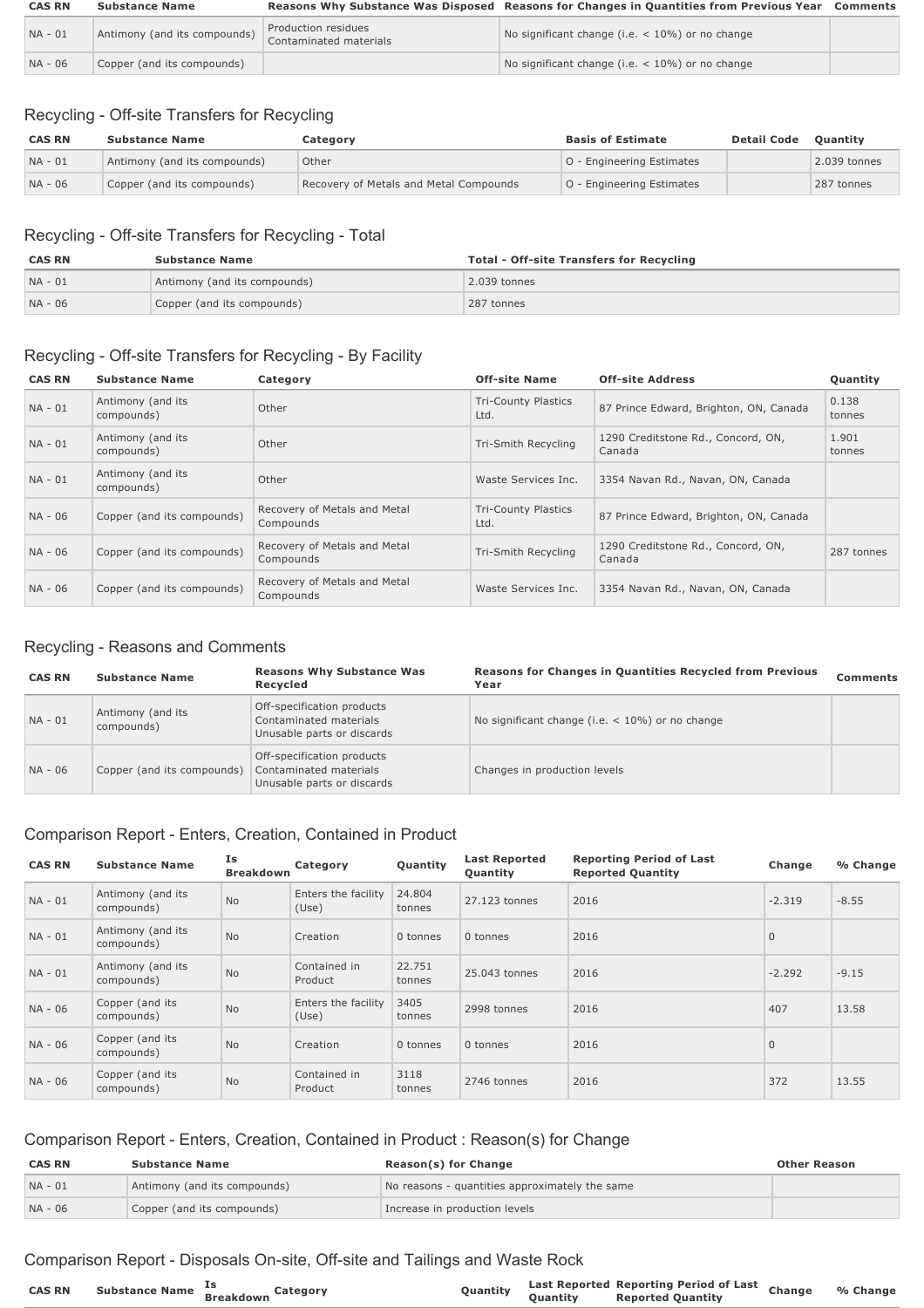| <b>CAS RN</b> | <b>Substance Name</b>           | Is<br><b>Breakdown</b> | Category                                                         | Quantity        | <b>Ouantity</b> | Last Reported Reporting Period of Last<br><b>Reported Quantity</b> | Change       | % Change     |
|---------------|---------------------------------|------------------------|------------------------------------------------------------------|-----------------|-----------------|--------------------------------------------------------------------|--------------|--------------|
| $NA - 01$     | Antimony (and its<br>compounds) | <b>No</b>              | <b>Total On-site Disposals</b>                                   | 0 tonnes        | 0 tonnes        | 2016                                                               | $\mathbf{0}$ |              |
| $NA - 01$     | Antimony (and its<br>compounds) | <b>No</b>              | Total Off-site Disposals                                         | 0.014<br>tonnes | $0.014$ tonnes  | 2016                                                               | 0.000        | $\mathbf{0}$ |
| $NA - 01$     | Antimony (and its<br>compounds) | <b>No</b>              | Total Off-site transfer for<br>treatment Prior to Final Disposal | 0 tonnes        | 0 tonnes        | 2016                                                               | $\mathbf{0}$ |              |
| $NA - 01$     | Antimony (and its<br>compounds) | <b>No</b>              | Total On-site Disposal of Tailings<br>and Waste Rock             | 0 tonnes        | 0 tonnes        | 2016                                                               | $\mathbf{0}$ |              |
| $NA - 01$     | Antimony (and its<br>compounds) | <b>No</b>              | Total Off-site Disposal of Tailings<br>and Waste Rock            | 0 tonnes        | 0 tonnes        | 2016                                                               | $\mathbf{0}$ |              |

# Comparison Report - Disposals On-site, Off-site and Tailings and Waste Rock - Reason(s) for Change

| <b>CAS RN</b> | <b>Substance Name</b>        | Reason(s) for Change                           | <b>Other Reason</b> |  |
|---------------|------------------------------|------------------------------------------------|---------------------|--|
| $NA - 01$     | Antimony (and its compounds) | No reasons - quantities approximately the same |                     |  |

# Comparison Report - Transfers off-site for Recycling

| <b>CAS RN</b> | <b>Substance Name</b>           | Is<br><b>Breakdown</b> | Category                                         | Quantity        | <b>Last Reported</b><br><b>Ouantity</b> | <b>Reporting Period of Last</b><br><b>Reported Quantity</b> | Change   | % Change |
|---------------|---------------------------------|------------------------|--------------------------------------------------|-----------------|-----------------------------------------|-------------------------------------------------------------|----------|----------|
| $NA - 01$     | Antimony (and its<br>compounds) | <b>No</b>              | <b>Total off-site Transfers</b><br>for Recycling | 2.039<br>tonnes | 2.066 tonnes                            | 2016                                                        | $-0.027$ | $-1.31$  |
| NA - 06       | Copper (and its<br>compounds)   | <b>No</b>              | <b>Total off-site Transfers</b><br>for Recycling |                 | 287 tonnes 252 tonnes                   | 2016                                                        | 35       | 13.89    |

# Comparison Report - Transfers off-site for Recycling - Reason(s) for Change

No

No

| <b>CAS RN</b> | <b>Substance Name</b>        | Reason(s) for Change                           | <b>Other Reason</b> |
|---------------|------------------------------|------------------------------------------------|---------------------|
| $NA - 01$     | Antimony (and its compounds) | No reasons - quantities approximately the same |                     |
| NA - 06       | Copper (and its compounds)   | Increase in production levels                  |                     |

## Pollution Prevention

Does the facility have a documented pollution prevention plan?

Did the facility complete any pollution prevention activities in the current NPRI reporting year

## Progress on TRA Plan - Objectives

| <b>CAS RN</b> | <b>Substance</b><br>Name           | <b>Objectives</b>                                                                                                                                                                                                                                                                                                                                                                                                                                                                                                                                                                                                                                                                                                                      |
|---------------|------------------------------------|----------------------------------------------------------------------------------------------------------------------------------------------------------------------------------------------------------------------------------------------------------------------------------------------------------------------------------------------------------------------------------------------------------------------------------------------------------------------------------------------------------------------------------------------------------------------------------------------------------------------------------------------------------------------------------------------------------------------------------------|
| $NA - 01$     | Antimony<br>(and its<br>compounds) | OBJECTIVES Since antimony is a critical fire retarding component of our finished product we are not able to cost effectively eliminate or<br>replace it in our manufacturing process at this time. However, our goal is to continually evaluate alternatives and work toward improving<br>efficiencies at the facility thereby reducing antimony waste in the manufacturing process. The principles we intend to apply to achieve<br>reductions in antimony waste at the facility include: 1. Eliminate any remaining scrap paths which do not provide reclaim value; 2.<br>Improvements to accounting and measurement methods; 3. Reduction of scrap going to recycle paths; and 4. Material separation to<br>improve scrap recovery. |
| NA - 06       | Copper<br>(and its<br>compounds)   | OBJECTIVES Since copper is an essential component of our finished product we are not able to eliminate or replace copper in our<br>manufacturing process however our goal is to continually work toward improving efficiencies at the facility thereby reducing copper waste in<br>the manufacturing process. The principles we intend to apply to achieve reductions in copper waste at the facility include: 1. Eliminate any<br>remaining scrap paths which do not provide reclaim value; 2. Improvements to accounting and measurement methods; 3. Reduction of<br>scrap going to recycle paths; 4. Material separation to improve scrap recovery; and 5. Recovery of copper fines in drawing processes<br>starting in 2013.       |

## Progress on TRA Plan - Use Targets

| <b>CAS RN</b> | <b>Substance Name</b>        | <b>Ouantity</b>    | Years              | <b>Description of Target</b> |
|---------------|------------------------------|--------------------|--------------------|------------------------------|
| $NA - 01$     | Antimony (and its compounds) | No quantity target | No timeline target |                              |
| NA - 06       | Copper (and its compounds)   | No quantity target | No timeline target | n/a                          |

# Progress on TRA Plan - Creation Targets

| <b>CAS RN</b> | <b>Substance Name</b>        | <b>Ouantity</b>    | Years              | <b>Description of Target</b> |
|---------------|------------------------------|--------------------|--------------------|------------------------------|
| $NA - 01$     | Antimony (and its compounds) | No quantity target | No timeline target |                              |
| $NA - 06$     | Copper (and its compounds)   | No quantity target | No timeline target | n/a                          |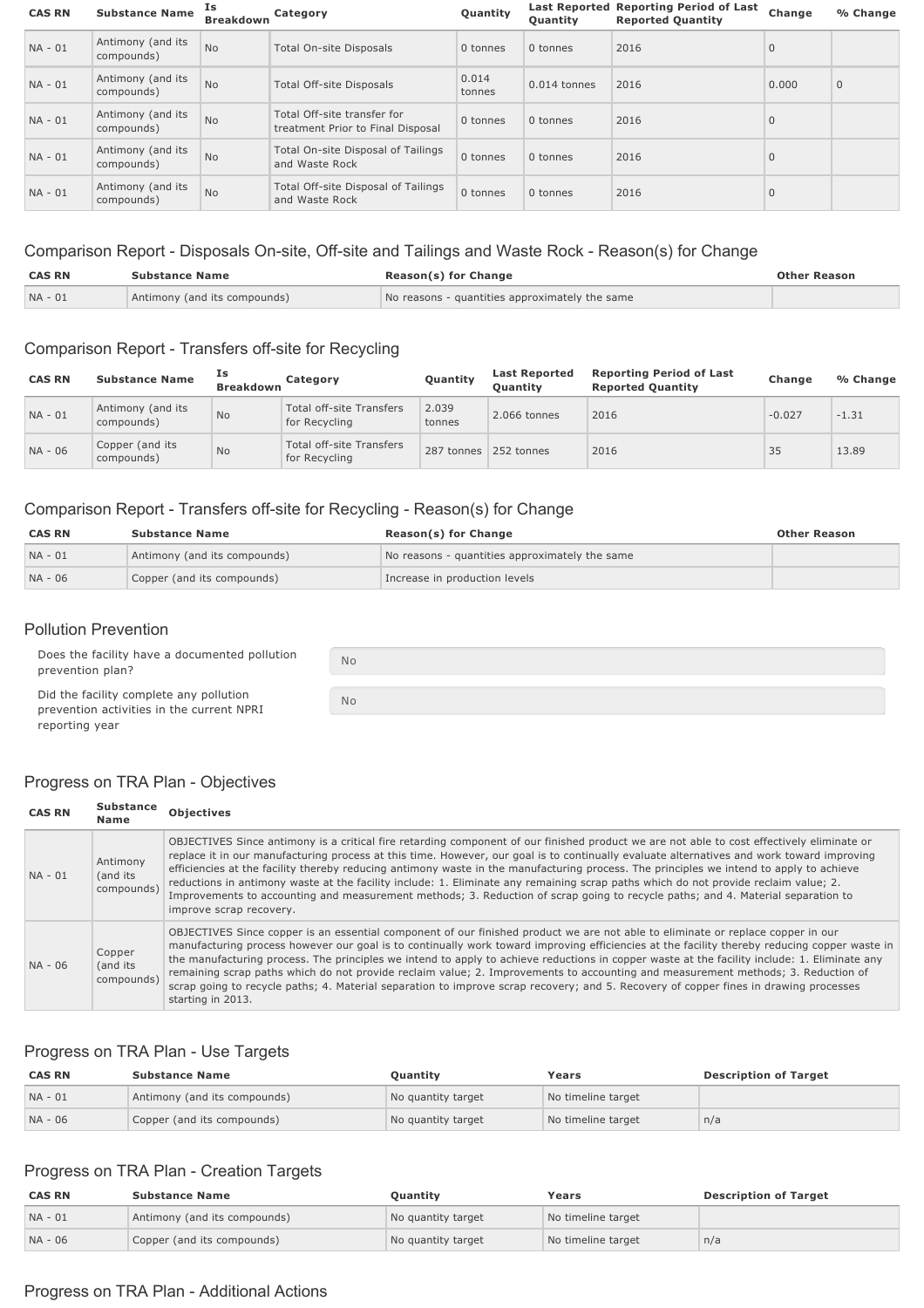| <b>CAS RN</b> | <b>Substance</b><br>Name           | Were there any additional actions outside the plan<br>taken during the reporting period to reduce the use<br>and/or creation of the substance? | Describe any additional actions that<br>were taken during the reporting period<br>to achieve the plan's objectives | Provide a public summary<br>of the description of the<br>additional action taken |
|---------------|------------------------------------|------------------------------------------------------------------------------------------------------------------------------------------------|--------------------------------------------------------------------------------------------------------------------|----------------------------------------------------------------------------------|
| NA - 01       | Antimony<br>(and its<br>compounds) | <b>No</b>                                                                                                                                      |                                                                                                                    |                                                                                  |
| NA - 06       | Copper<br>(and its<br>compounds)   | <b>No</b>                                                                                                                                      |                                                                                                                    |                                                                                  |

# Progress on TRA Plan - Reductions due to additional actions taken

## **CAS RN Substance Name** Reductions due to additional actions taken **CAS RN CAS RN CUALITY Quantity**

| NA - 01   | Antimony (and its<br>compounds) | The amount of reduction in use of the substance at the facility during the reporting period that resulted due to the<br>additional actions.                                                        |  |
|-----------|---------------------------------|----------------------------------------------------------------------------------------------------------------------------------------------------------------------------------------------------|--|
| NA - 01   | Antimony (and its<br>compounds) | The amount of reduction in creation of the substance at the facility during the reporting period that resulted due to the<br>additional actions.                                                   |  |
| NA - 01   | Antimony (and its<br>compounds) | The amount of reduction in the substance contained in product at the facility during the reporting period that<br>resulted due to the additional actions.                                          |  |
| NA - 01   | Antimony (and its<br>compounds) | The amount of reduction in release to air of the substance at the facility during the reporting period that resulted due<br>to the additional actions.                                             |  |
| $NA - 01$ | Antimony (and its<br>compounds) | The amount of reduction in release to water of the substance at the facility during the reporting period that resulted<br>due to the additional actions.                                           |  |
| $NA - 01$ | Antimony (and its<br>compounds) | The amount of reduction in release to land of the substance at the facility during the reporting period that resulted<br>due to additional actions.                                                |  |
| NA - 01   | Antimony (and its<br>compounds) | The amount of reduction in the substance <b>disposed on-site</b> (including tailings and waste rocks) at the facility during<br>the reporting period that resulted due to the additional actions.  |  |
| NA - 01   | Antimony (and its<br>compounds) | The amount of reduction in the substance <b>disposed off-site</b> (including tailings and waste rocks) at the facility during<br>the reporting period that resulted due to the additional actions. |  |
| NA - 01   | Antimony (and its<br>compounds) | The amount of reduction in the substance recycled off-site at the facility during the reporting period that resulted due<br>to the additional actions.                                             |  |
| NA - 06   | Copper (and its<br>compounds)   | The amount of reduction in use of the substance at the facility during the reporting period that resulted due to the<br>additional actions.                                                        |  |
| NA - 06   | Copper (and its<br>compounds)   | The amount of reduction in creation of the substance at the facility during the reporting period that resulted due to the<br>additional actions.                                                   |  |
| NA - 06   | Copper (and its<br>compounds)   | The amount of reduction in the substance contained in product at the facility during the reporting period that<br>resulted due to the additional actions.                                          |  |
| NA - 06   | Copper (and its<br>compounds)   | The amount of reduction in <b>release to air</b> of the substance at the facility during the reporting period that resulted due<br>to the additional actions.                                      |  |
| NA - 06   | Copper (and its<br>compounds)   | The amount of reduction in release to water of the substance at the facility during the reporting period that resulted<br>due to the additional actions.                                           |  |
| NA - 06   | Copper (and its<br>compounds)   | The amount of reduction in release to land of the substance at the facility during the reporting period that resulted<br>due to additional actions.                                                |  |
| NA - 06   | Copper (and its<br>compounds)   | The amount of reduction in the substance <b>disposed on-site</b> (including tailings and waste rocks) at the facility during<br>the reporting period that resulted due to the additional actions.  |  |
| NA - 06   | Copper (and its<br>compounds)   | The amount of reduction in the substance <b>disposed off-site</b> (including tailings and waste rocks) at the facility during<br>the reporting period that resulted due to the additional actions. |  |
| NA - 06   | Copper (and its<br>compounds)   | The amount of reduction in the substance <b>recycled off-site</b> at the facility during the reporting period that resulted due<br>to the additional actions.                                      |  |

# Progress on TRA Plan - Amendments

| <b>CAS RN</b> | <b>Substance</b><br><b>Name</b>    | Were any amendments made to<br>the toxic substance reduction<br>plan during the reporting period | Description any amendments that<br>were made to the toxic substance<br>reduction plan during the reporting<br>period | Provide a public summary of the description of any<br>amendments that were made to the toxic<br>substance reduction plan during the reporting<br>period |
|---------------|------------------------------------|--------------------------------------------------------------------------------------------------|----------------------------------------------------------------------------------------------------------------------|---------------------------------------------------------------------------------------------------------------------------------------------------------|
| NA - 01       | Antimony<br>(and its<br>compounds) | <b>No</b>                                                                                        |                                                                                                                      |                                                                                                                                                         |
| NA - 06       | Copper<br>(and its<br>compounds)   | <b>No</b>                                                                                        |                                                                                                                      |                                                                                                                                                         |

# Report Submission and Electronic Certification

# NPRI - Electronic Statement of Certification

|  |  | Specify the language of correspondence |
|--|--|----------------------------------------|
|  |  |                                        |

English

Comments (optional)

I hereby certify that I have exercised due diligence to ensure that the submitted information is true and complete. The amounts and values for the